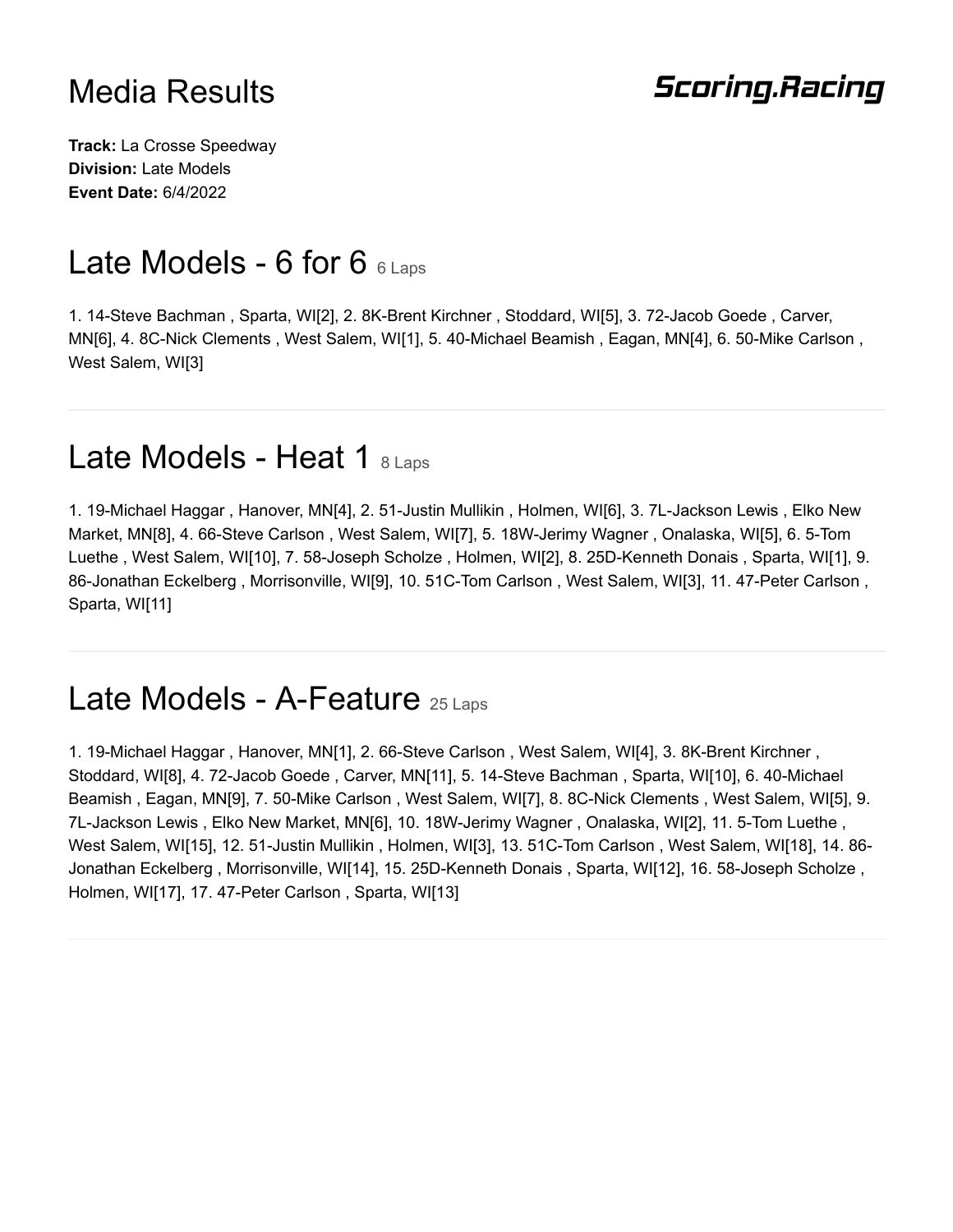# **Scoring.Racing**

**Track:** La Crosse Speedway **Division:** Sportsmen **Event Date:** 6/4/2022

### Sportsmen - Dash 6 Laps

1. 96-Andy Barney , West Salem, WI[2], 2. 75-Justin Berg , Bangor, WI[1], 3. 28-Sam Niles , Winona, MN[4], 4. 21S-Bill Schott , La Crosse, WI[3]

### Sportsmen - Heat 1 8 Laps

1. 88O-Dan Osthoff , La Crosse, WI[3], 2. 21X-Scott Mahlum , Onalaska, WI[2], 3. 34-Travis Gordon , Mindoro, WI[4], 4. 97-Bob Forte , Winona, MN[5], 5. 01-Dexter Malin , La Crosse, WI[1]

### Sportsmen - A Feature 15 Laps

1. 97-Bob Forte , Winona, MN[8], 2. 96-Andy Barney , West Salem, WI[6], 3. 21S-Bill Schott , La Crosse, WI[7], 4. 28-Sam Niles , Winona, MN[9], 5. 75-Justin Berg , Bangor, WI[5], 6. 88O-Dan Osthoff , La Crosse, WI[2], 7. 34-Travis Gordon , Mindoro, WI[1], 8. 01-Dexter Malin , La Crosse, WI[4], 9. 21X-Scott Mahlum , Onalaska, WI[3]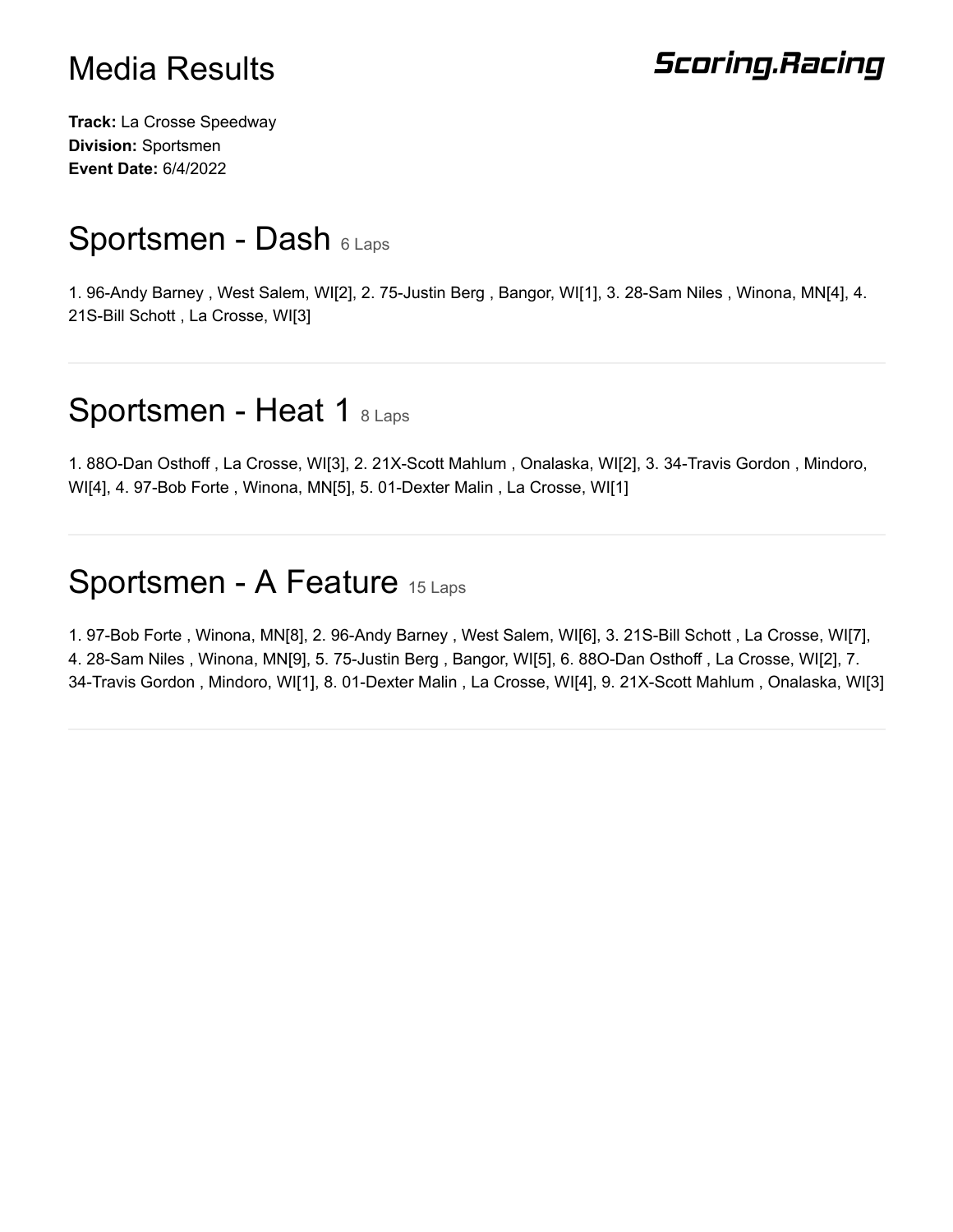# **Scoring.Racing**

**Track:** La Crosse Speedway **Division:** Hornets **Event Date:** 6/4/2022

## Hornets - Dash 6 Laps

1. 32-Joseph Johnson III, Holmen, WI[2], 2. 25-Kristopher Berg , Ettrick, WI[3], 3. 33S-Lester Stanfield , La Crosse, WI[5], 4. 80-Rob Schleifer , Onalaska , WI[6], 5. 10-Jaydin Schock , La Crosse, WI[1], 6. 12-Ben Thurk , La Crosse, WI[4]

### Hornets - Heat 1  $8$  Laps

1. 75-Carter Horstman , Bangor, WI[3], 2. 77-Robert Stanfield , La Crosse, WI[5], 3. 3/4-Nick Hadler , Inver Grove Heights, MN[2], 4. K9-John Clauson , La Crosse, WI[6], 5. 96-Keanna Barney , West Salem, WI[4], 6. 13- Christopher Lofquist , Prior Lake, MN[1]

### Hornets - Heat 2 8 Laps

1. 22-Christopher Christen , Onalaska, WI[6], 2. 5-Mike Carlson , West Salem, WI[7], 3. 13V-Jeff VonRuden , Sparta, WI[5], 4. 24-Justin Iverson , Eagan, MN[1], 5. 74-Kyle Cottone , La Crosse, WI[4], 6. 11B-Shawn Breese , Sparta, WI[2], 7. 7-Abigail Knaack , Onalaksa , WI[3]

### Hornets - A Feature 15 Laps

1. 33S-Lester Stanfield , La Crosse, WI[16], 2. 77-Robert Stanfield , La Crosse, WI[10], 3. 12-Ben Thurk , La Crosse, WI[12], 4. 80-Rob Schleifer , Onalaska , WI[13], 5. 75-Carter Horstman , Bangor, WI[8], 6. 25-Kristopher Berg , Ettrick, WI[14], 7. 5-Mike Carlson , West Salem, WI[19], 8. 32-Joseph Johnson III, Holmen, WI[15], 9. 22- Christopher Christen , Onalaska, WI[17], 10. 10-Jaydin Schock , La Crosse, WI[11], 11. 3/4-Nick Hadler , Inver Grove Heights, MN[7], 12. 74-Kyle Cottone , La Crosse, WI[4], 13. K9-John Clauson , La Crosse, WI[18], 14. 7- Abigail Knaack , Onalaksa , WI[3], 15. 96-Keanna Barney , West Salem, WI[9], 16. 13V-Jeff VonRuden , Sparta, WI[5], 17. 24-Justin Iverson , Eagan, MN[1], 18. 11B-Shawn Breese , Sparta, WI[2], 19. 13-Christopher Lofquist , Prior Lake, MN[6]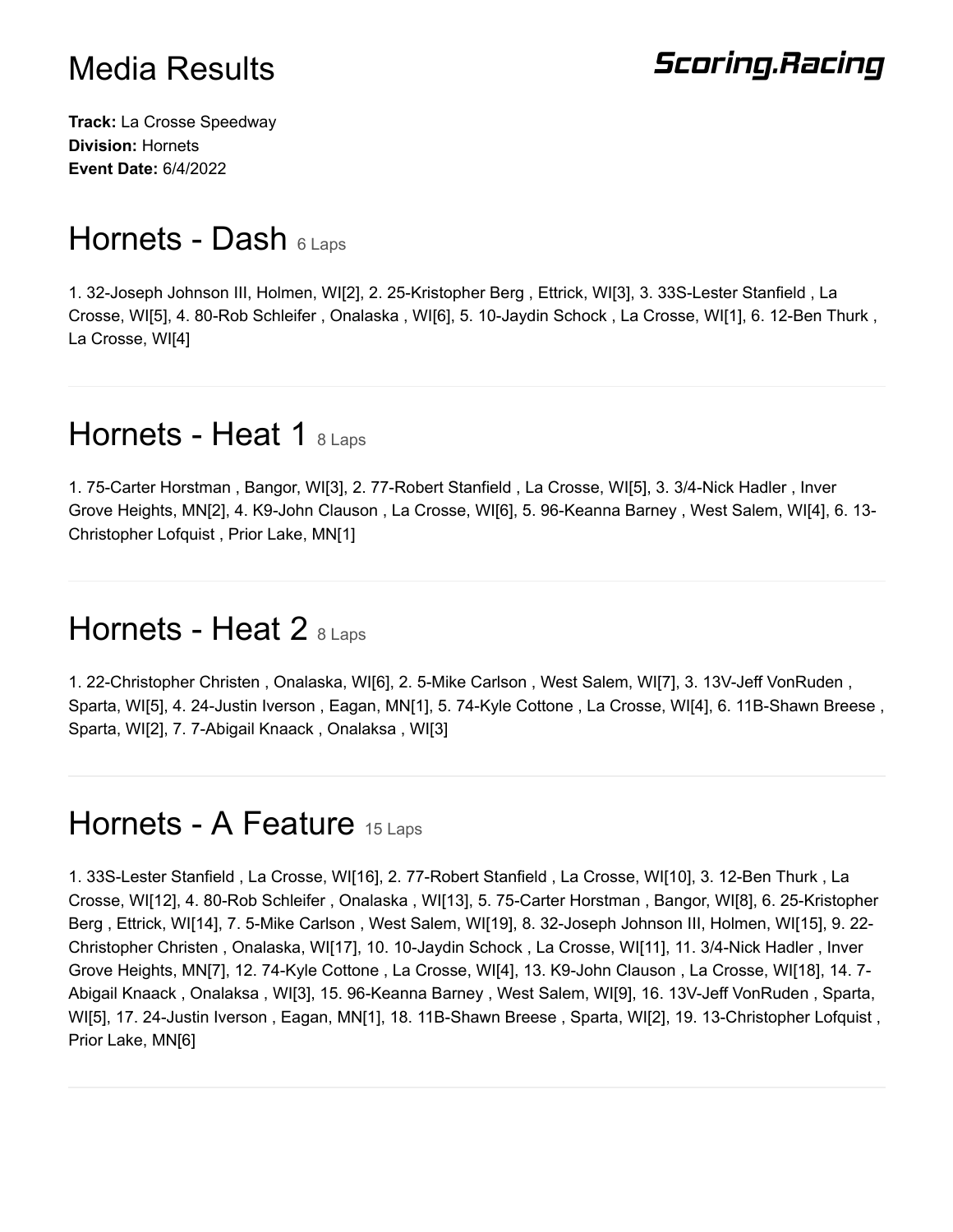# **Scoring.Racing**

**Track:** La Crosse Speedway **Division:** 6 Shooters **Event Date:** 6/4/2022

### 6 Shooters - Heat 1 8 Laps

1. 39C-Matthew Cleveland , La Crosse, WI[5], 2. 10-Adam Kerley , Goodview, MN[1], 3. 12-Al Bartels , Tomah , WI[3], 4. 27-Alex Liebsch , Winona, MN[4], 5. 88-Ryan Stanfield , La Crosse, WI[2], 6. 21M-Matt Miller , Onalaska , WI[6]

### 6 Shooters - Heat 2 8 Laps

1. 14-John Huebner , La Crosse, WI[2], 2. 44-Jake Schomers , La Crescent , MN[6], 3. 30-Landon Lockington , Melrose, WI[3], 4. 130-Tory Lockington , Melrose, WI[4], 5. 08-Jazmyn Wilson , La Crosse, WI[5], 6. 09-Katie Wolfe , Goodview, MN[1]

#### 6 Shooters - Feature 15 Laps

1. 39C-Matthew Cleveland , La Crosse, WI[5], 2. 12-Al Bartels , Tomah , WI[3], 3. 88-Ryan Stanfield , La Crosse, WI[1], 4. 44-Jake Schomers , La Crescent , MN[9], 5. 14-John Huebner , La Crosse, WI[7], 6. 10-Adam Kerley , Goodview, MN[4], 7. 30-Landon Lockington , Melrose, WI[8], 8. 130-Tory Lockington , Melrose, WI[10], 9. 09- Katie Wolfe , Goodview, MN[6], 10. 21M-Matt Miller , Onalaska , WI[12], 11. 27-Alex Liebsch , Winona, MN[2], 12. 08-Jazmyn Wilson , La Crosse, WI[11]